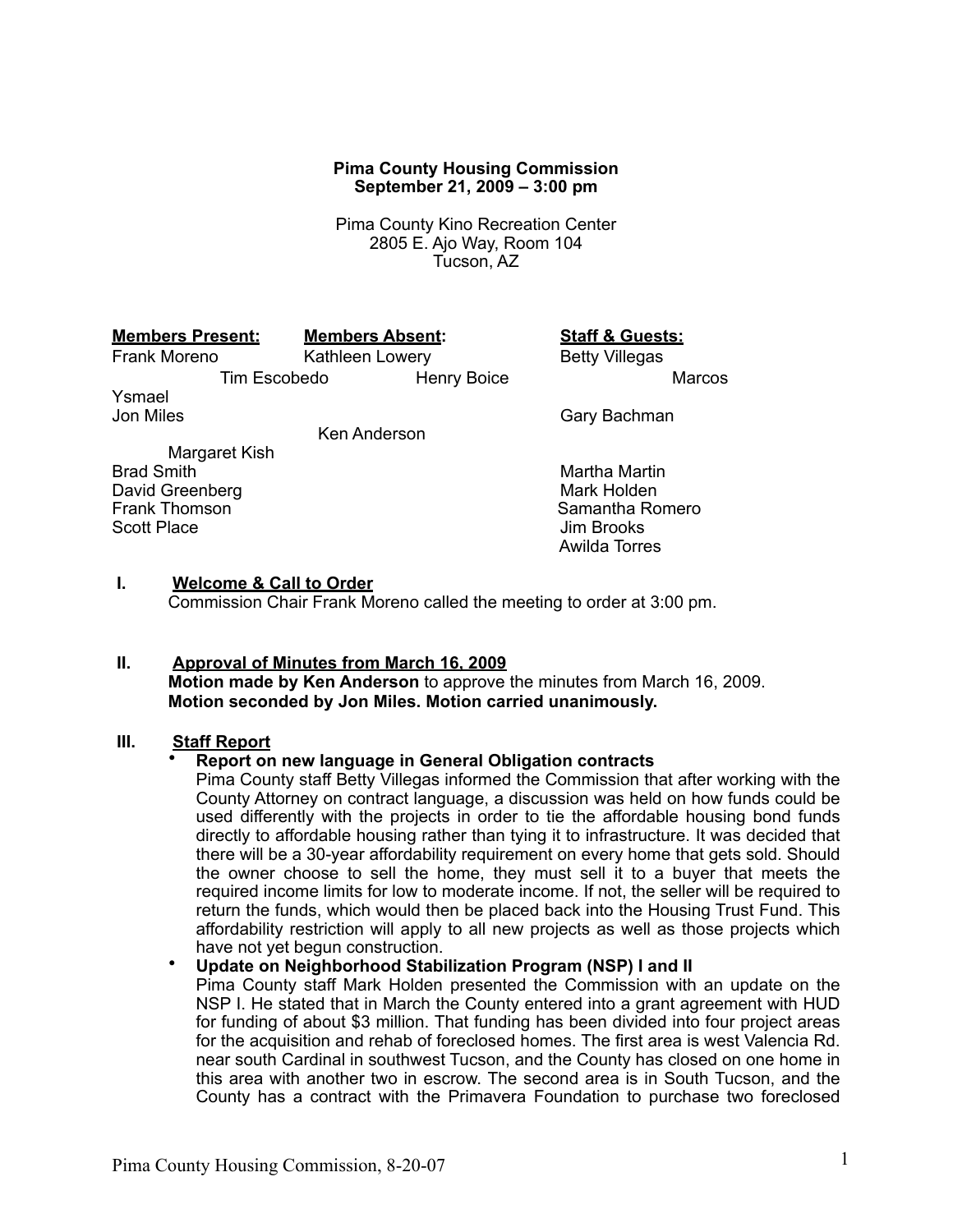homes and vacant properties for affordable housing. The third project area is in Ajo and the County is working with the Sonoran Desert Alliance to develop retail space in the historic Ajo Plaza. The final project area is a requirement of the NSP and requires 25% of the grant be spent on low-income populations in the County. This will be used to acquire, rehab, and manage low-income rental units.

Pima County staff Margaret Kish presented the Commission with an update on NSP II. She explained that the total grant amount requested for NSP II is approximately \$22 million and the project area will cover mostly District 2 and District 5, an area which contains 23% of the County's foreclosures. The strategies of this project will be to acquire and rehab properties, stabilize communities, identify vacant and substandard homes, identify the quality of these units, create neighborhood diversity, demolish blighted units, work with vacant properties for redevelopment, provide new housing products that might not be available in the area, and provide financial assistance to homeowners. The application was submitted in July, but it is not known when staff will be notified whether or not funds have been allocated.

## • **Update on Bond Funded Projects**

Pima County staff Marcos Ysmael updated the Commission on the status of the Bond projects. He stated that the \$10 million of the 2004 Bond Funds had all been allocated, and four projects are currently in progress. Marcos noted that the total \$15 million from the 1997 and 2004 Bond Funds have leveraged \$130 million in total development costs.

## • **Status of Foreclosure Prevention Activities**

Betty Villegas stated that the department has continued working with the Don't Borrow Trouble Program as well as the Pima County Foreclosure Prevention Task Force in order to prevent foreclosures in the County. The current goal is to get people to apply for the Making Home Affordable Plan. Betty stated there were 966 Notice of Trustee's Sale in August, with an average of 1,020 notices per month so far in 2009. Of the total number of notices, an average of 455 households per month are changing ownership many of which end up at auction.

## • **Status of 2010 Bond Election**

Betty Villegas informed the Commission that the Pima County Administrator has recommended that the Commission's original request for \$36 million be reduced to \$5 million in housing bond funds. She added that staff would be working on updating the proposal with current numbers and to reflect the current market conditions.

#### • **Update on Community Land Trust**

Betty Villegas stated that the City of Tucson is moving forward with creating and establishing a community land trust, and that she will sit on the advisory committee.

#### **IV. Discussion and possible action on expanding use of funds allocated for purchase of foreclosed housing**

Betty Villegas explained to the Commission that the Department of Transportation was going to buy 10 houses on La Cholla and Ruthraff in order to widen the road. The houses wouldn't be affected, but the neighborhood was worried about the noise barrier. The County decided to offer the homeowners the offer to either stay, or the County would buy their homes. The Department of Transportation asked if the Commission would want to buy the houses, but they would have to be purchased from the \$1.5 million allocated from the Bond Funds for purchasing foreclosed homes. Another project came up and the IDA and Southern Arizona Land Trust wanted to acquire a platted property going through foreclosure by Valencia and Cardinal for future affordable housing. The department couldn't decide whether or not to accept, as the Commission needed to be consulted on the use of the funds.